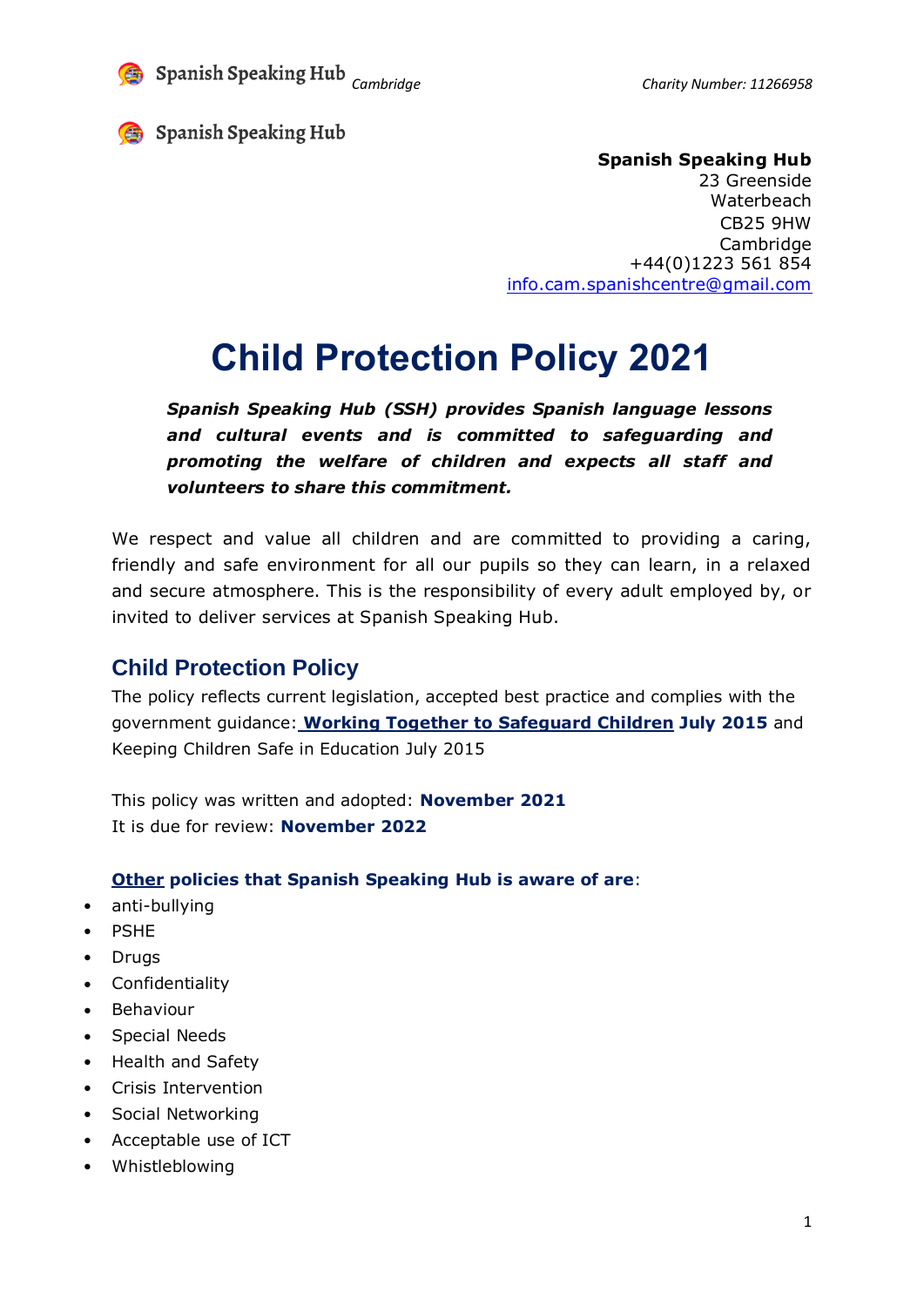

- Intimate Care
- Staff Conduct Policy (Code of Conduct)
- Medical Needs
- Preventing Radicalisation and Extremism in Schools (under development) **Context**

Spanish Speaking Hub recognises its duty to safeguard and promote the welfare of pupils by:

- creating and maintaining a safe learning environment for children and young people;
- identifying where there are child welfare concerns and taking action to address; them, in partnership with parents/guardians, and other organisations where appropriate with the aim of helping children develop understanding, awareness, and resilience;
- contributing to a collective approach to Child Protection by developing effective and supportive liaison with staff, volunteers and anyone else invited to deliver services at Spanish Speaking Hub.
- providing clear policy statements for parents/guardians, staff and pupils on this and on positive behaviour policies and SSH's approach to bullying;
- staff should be given a mandatory induction, which includes familiarisation with child protection responsibilities and procedures to be followed if anyone has any concerns about a child's safety or welfare. The Spanish Speaking Hub should ensure that **all staff read at least part one of Keeping Children Safe in Education 2015.**

# **Working Together To Safeguard Children 2015 & Keeping Children Safe in Education 2015**

#### **Statutory duties that apply to all schools**

Spanish Speaking Hub has in place arrangements that reflect the importance of safeguarding and promoting the welfare of children, including:

- a clear line of accountability for the commissioning and/or provision of services designed to safeguard and promote the welfare of children;
- a senior member of staff to take leadership responsibility for SSH's safeguarding arrangements;
- a culture of listening to children and taking account of their concerns and feelings and ensuring there are systems in place for children to express their views and wishes and give feedback;
- ensure that there are procedures in place to handle allegations against other children;
- arrangements which set out clearly the processes for sharing information, with other professionals and with the Local Safeguarding Children Board (LSCB)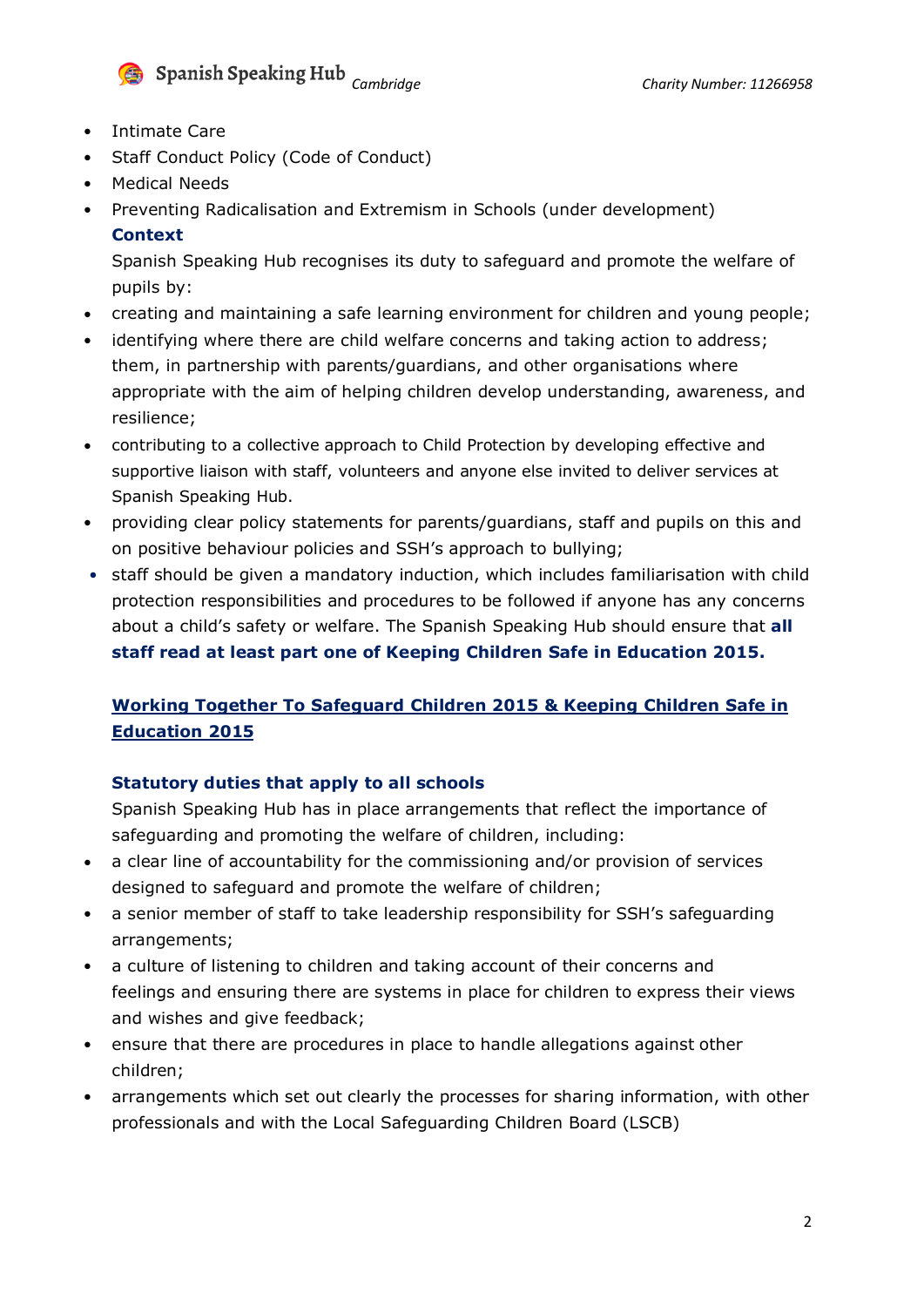

- a designated professional lead for safeguarding. Their role is to support other members of staff, to recognise the needs of children, including rescue from possible abuse or neglect.
- it is vital to create a culture of safe recruitment and, as part of that, adopt recruitment procedures that help deter, reject or identify people that might abuse children (see page 19 Keeping Children Safe in Education 2015);
- all staff members should also receive appropriate child protection training which is regularly updated and designated leads trained every two years;
- employers are responsible for ensuring that their staff are competent to carry out their responsibilities for safeguarding and promoting the welfare of children and creating an environment where staff feel able to raise concerns and feel supported in their safeguarding role;
- staff should be given a mandatory induction, which includes familiarisation with child protection responsibilities and procedures to be followed if anyone has any concerns about a child's safety or welfare. SSH should ensure that all staff read at least part one of Keeping Children Safe in Education 2015;
- ensure there is an effective child protection policy in place together with a staff behaviour policy (code of conduct). Both should be provided to all staff – including temporary staff and volunteers – on induction;
- all professionals should have regular reviews of their own practice to ensure they improve over time
- SSH has to be compliant with the requirements of the Cambridgeshire LSCB, this includes regular auditing of child protection procedures
- clear policies in line with those from the LSCB
- for dealing with allegations against people who work with children. An allegation may relate to a person who works with children who has:
- $\circ$  behaved in a way that has harmed a child, or may have harmed a child;
- o possibly committed a criminal offence against or related to a child; or
- o behaved towards a child or children in a way that indicates they may pose a risk of harm to children.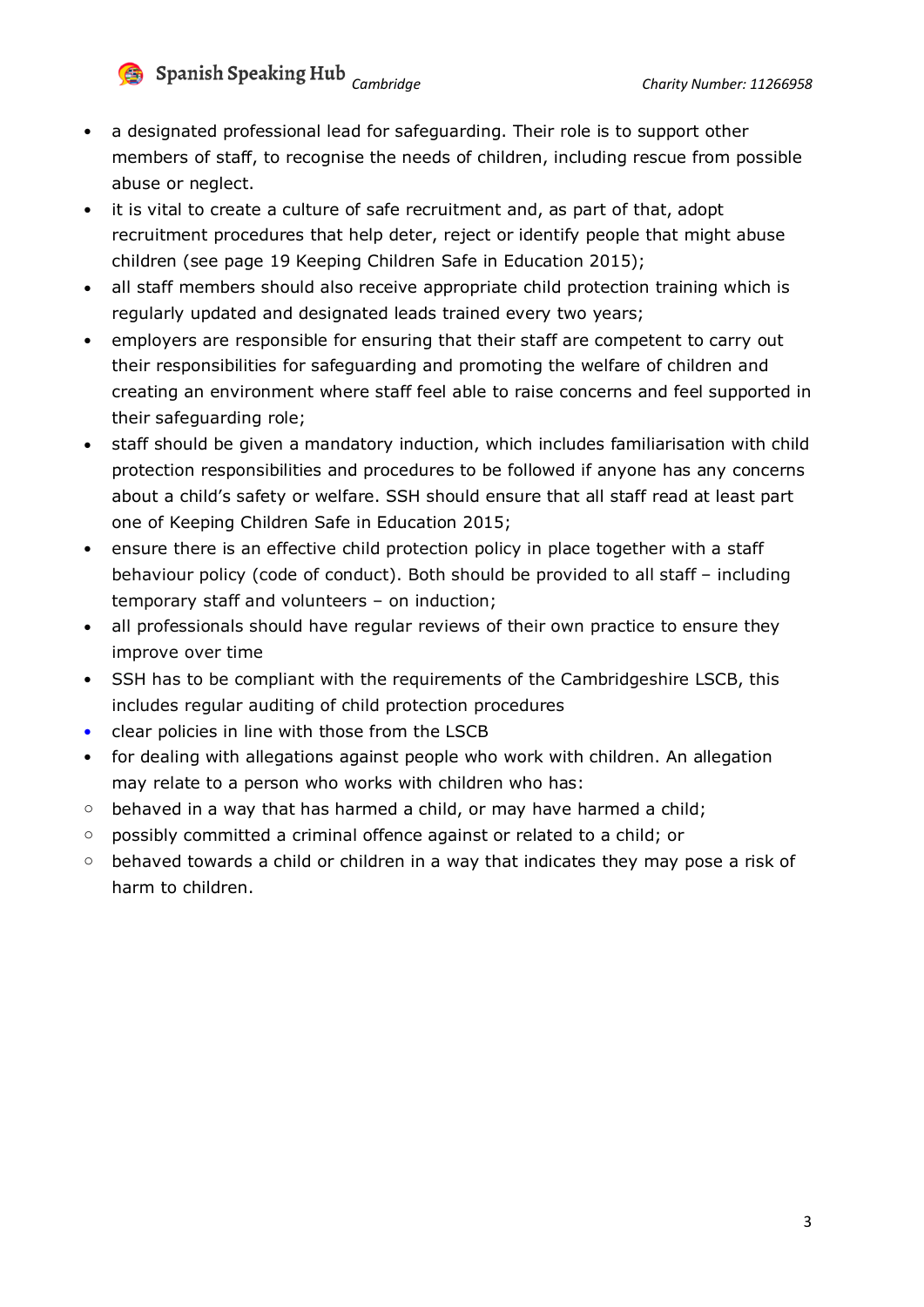**Cambridge Charity Number: 11266958** 

In addition:

- The Cambridgeshire Local Authority Designated Officer (LADO) to be involved in the management and oversight of individual cases. The LADO should provide advice and guidance to schools, liaising with the police and other agencies and monitoring the progress of cases to ensure that they are dealt with as quickly as possible, consistent with a thorough and fair process;
- any allegation should be reported immediately to SSH's director. The LADO should also be informed within one working day of all allegations that come to an employer's attention or that are made directly to the police; and
- if an organisation removes an individual (paid worker or unpaid volunteer) from work such as looking after children (or would have, had the person not left first) because the person poses a risk of harm to children, the organisation must make a referral to the Disclosure and Barring Service. It is an offence to fail to make a referral without good reason.

In addition to this section, which applies to schools, further safeguarding duties are also placed on the above through other statutes. The key duties that fall on schools are set out below.

#### *Schools and colleges*

*Section 175 of the Education Act 2002 places a duty on local authorities (in relation to their education functions and governing bodies of maintained schools and further education institutions, which include sixth-form colleges) to exercise their functions with a view to safeguarding and promoting the welfare of children who are pupils at a school, or who are students under 18 years of age attending further education institutions. The same duty applies to independent schools (which include Academies and free schools) by virtue of regulations made under section 157 of the same Act.*

*In order to fulfil their duty under sections 157 and 175 of the Education Act 2002, all educational settings to whom the duty applies should have in place the arrangements as set out above. In addition schools should have regard to specific guidance given by the Secretary of State under sections 157 and 175 of the Education Act 2002 namely, Safeguarding Children and Safer Recruitment in Education and Dealing with allegations of abuse against teachers and other staff.*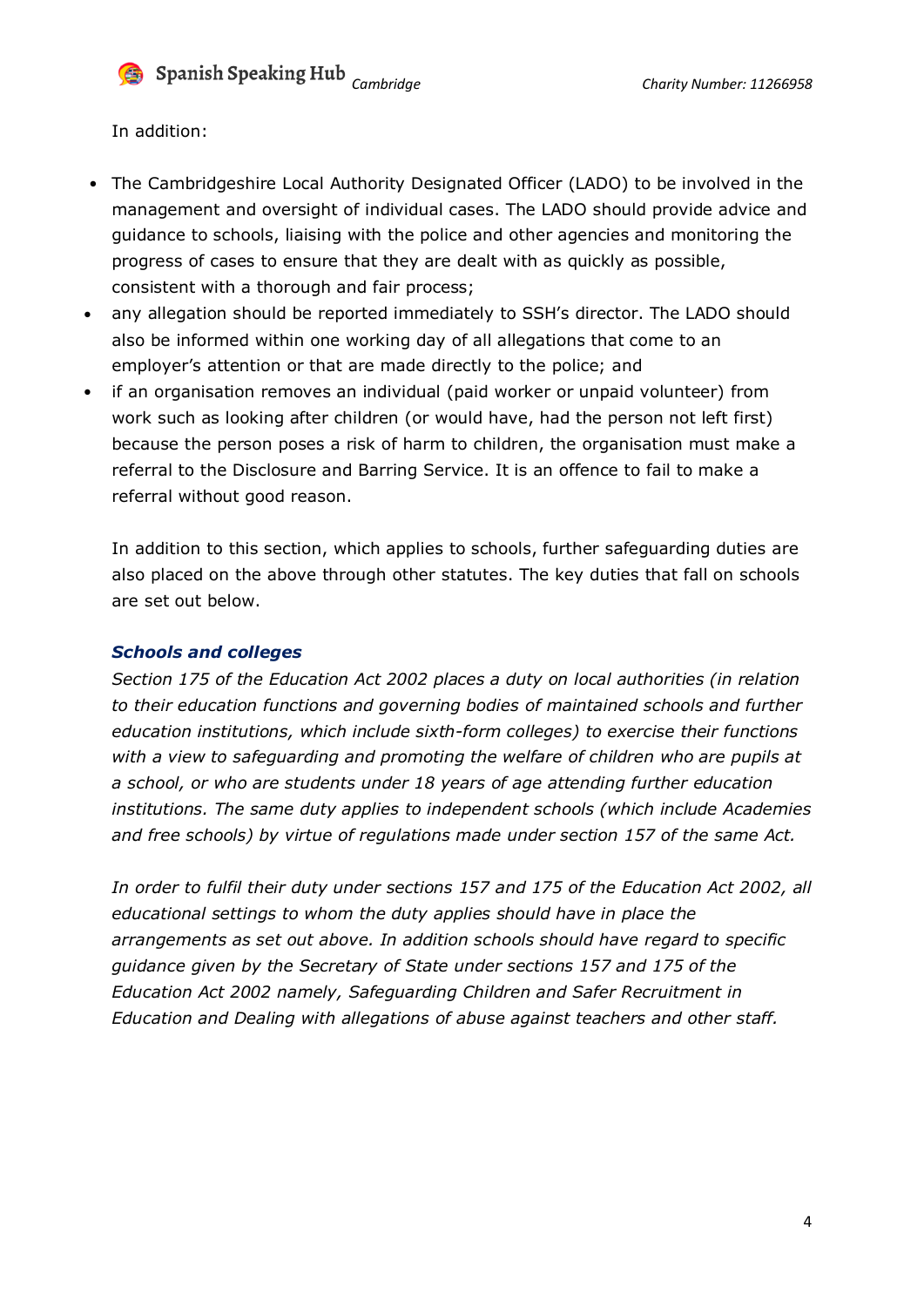

**Cambridge Charity Number: 11266958** 

### **Introduction**

**At Spanish Speaking Hub,** the director and staff recognise that the safety and protection of all pupils is of paramount importance and that all staff, including volunteers and anyone who is invited to deliver services with us, have a full and active part to play in protecting pupils from harm. We believe that SSH should provide a caring, positive, safe and stimulating environment which promotes all pupils' social, physical, emotional and moral development.

*Ultimately, effective safeguarding of children can only be achieved by putting children at the centre of the system, and by every individual and agency playing their full part, working together to meet the needs of our most vulnerable children. in line with: Working Together 2015 and Keeping Children Safe in Education 2015.*

#### **The aims of this policy are to:**

- confirm that the children's development is supported in ways that will foster security, confidence and independence
- raise the awareness of teachers, non-teaching staff and volunteers of the need to safeguard children and of their responsibilities in identifying and reporting possible cases of abuse
- confirm the structured procedure to be followed by all members of the school community in cases of suspected harm or abuse
- emphasise the need for good levels of communication between all members of staff and those with designated responsibility for child protection, health and safety and other safeguarding responsibilities
- emphasise the appropriate safeguarding and child protection policies, procedures and arrangements of those service providers who use the school's premises through extended schools or provide any other before and after school activities.

#### **External Agency Contact Information**

Cambridge Spanish Centre's points of contact for children who are the focus of concern are as follows:

- Keeping Children Safe in Education 2021 **(**https://assets.publishing.service.gov.uk/government/uploads/system/upload s/attachment\_data/file/1021914/KCSIE\_2021\_September\_guidance.pdf**)**
- Cambridgeshire Council's website for child protection: [https://www.cambridgeshire.gov.uk/learntogether/homepage/34/education\\_c](https://www.cambridgeshire.gov.uk/learntogether/homepage/34/education_child_protection) [hild\\_protection](https://www.cambridgeshire.gov.uk/learntogether/homepage/34/education_child_protection)
- Local Area Designated Officer (LADO) as well as Local Area Designated Doctor –<http://www.cambridgeshire.gov.uk/lscb/> - Tel: 0345 045 5203 (Monday to Friday, 8am - 6pm.) Email: [ReferralCentre.Children@cambridgeshire.gov.uk](mailto:ReferralCentre.Children@cambridgeshire.gov.uk)
- Further LADO local contacts [http://cambridgeshirescb.proceduresonline.com/chapters/pr\\_contacts.html](http://cambridgeshirescb.proceduresonline.com/chapters/pr_contacts.html) (Cont. next page)